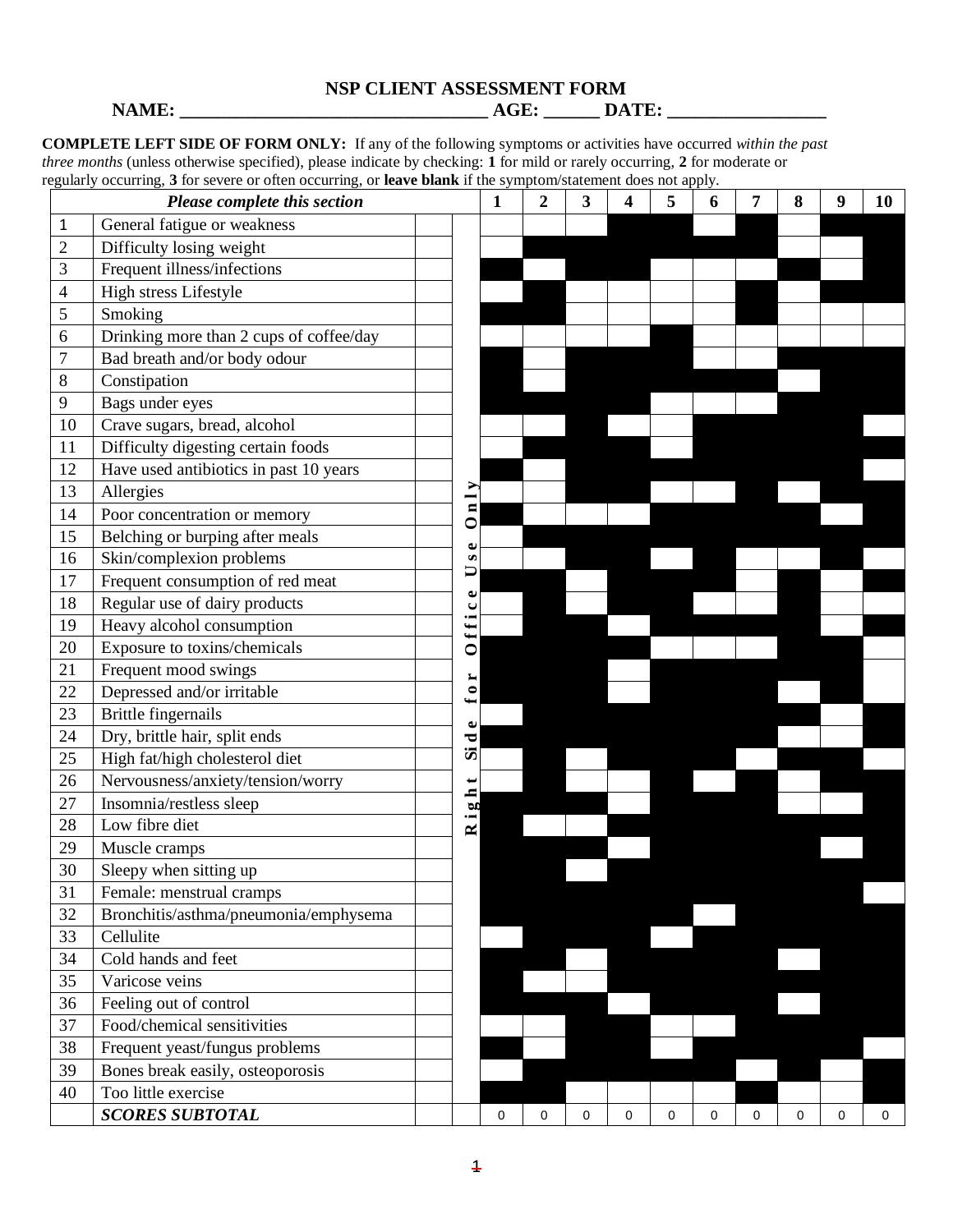|    | Please complete this section             |           |                                       | $\mathbf{1}$ | $\overline{2}$ | 3 | $\overline{\mathbf{4}}$ | 5 | 6 | 7        | 8        | 9        | 10          |
|----|------------------------------------------|-----------|---------------------------------------|--------------|----------------|---|-------------------------|---|---|----------|----------|----------|-------------|
|    | <b>SUBTOTALS</b>                         |           |                                       | 0            | $\Omega$       | 0 | $\mathbf 0$             | 0 | 0 | 0        | $\Omega$ | $\Omega$ | $\mathbf 0$ |
| 41 | Excessive mucous                         |           |                                       |              |                |   |                         |   |   |          |          |          |             |
| 42 | Short of breath climbing stairs          |           |                                       |              |                |   |                         |   |   |          |          |          |             |
| 43 | Tingling in lips, fingers, arms, legs    |           |                                       |              |                |   |                         |   |   |          |          |          |             |
| 44 | Chest pains                              |           |                                       |              |                |   |                         |   |   |          |          |          |             |
| 45 | Very rapid or slow heart beat            |           |                                       |              |                |   |                         |   |   |          |          |          |             |
| 46 | Painful, hard or thin bowel<br>movements |           | ⋗                                     |              |                |   |                         |   |   |          |          |          |             |
| 47 | Alternating constipation/diarrhea        |           | $\blacksquare$<br>$\bullet$           |              |                |   |                         |   |   |          |          |          |             |
| 48 | Recurrent bladder infections             |           | $\bullet$                             |              |                |   |                         |   |   |          |          |          |             |
| 49 | Female: Menopause, hot flashes           |           | $\boldsymbol{\omega}$                 |              |                |   |                         |   |   |          |          |          |             |
| 50 | Female: PMS                              |           | ⊃                                     |              |                |   |                         |   |   |          |          |          |             |
| 51 | Difficult urination                      |           | $\bullet$<br>$\bullet$                |              |                |   |                         |   |   |          |          |          |             |
| 52 | Swollen glands, puffy throat             | ffi       |                                       |              |                |   |                         |   |   |          |          |          |             |
| 53 | Lower abdominal pain                     | $\bullet$ |                                       |              |                |   |                         |   |   |          |          |          |             |
| 54 | Frequent need to urinate                 |           | $\blacktriangleright$                 |              |                |   |                         |   |   |          |          |          |             |
| 55 | Joint pain                               |           | $\bullet$<br>$\overline{\phantom{0}}$ |              |                |   |                         |   |   |          |          |          |             |
| 56 | Sinus inflammation/discharge             |           | $\bullet$                             |              |                |   |                         |   |   |          |          |          |             |
| 57 | Arthritis                                |           | ರ                                     |              |                |   |                         |   |   |          |          |          |             |
| 58 | Sudden weight gain/loss                  |           | <b>Si</b>                             |              |                |   |                         |   |   |          |          |          |             |
| 59 | Headaches/Migraines                      |           |                                       |              |                |   |                         |   |   |          |          |          |             |
| 60 | Female: Taking birth control pills       |           | Right                                 |              |                |   |                         |   |   |          |          |          |             |
| 61 | Lower back pains                         |           |                                       |              |                |   |                         |   |   |          |          |          |             |
| 62 | Dry, flaky skin                          |           |                                       |              |                |   |                         |   |   |          |          |          |             |
| 63 | Drink less than 6 glasses of fluids/day  |           |                                       |              |                |   |                         |   |   |          |          |          |             |
| 64 | Water retention                          |           |                                       |              |                |   |                         |   |   |          |          |          |             |
| 65 | Low sex drive                            |           |                                       |              |                |   |                         |   |   |          |          |          |             |
| 66 | Feeling heavy/bloated after meals        |           |                                       |              |                |   |                         |   |   |          |          |          |             |
| 67 | Chronic cough                            |           |                                       |              |                |   |                         |   |   |          |          |          |             |
|    | <b>SCORES TOTAL</b>                      |           |                                       | 0            | 0              | 0 | 0                       | 0 | 0 | $\Omega$ | $\Omega$ | 0        | 0           |

**(Check: 1** for mild or rarely occurring. **2** for moderate or regularly occurring **3** for severe or often occurring, or **leave blank** if the symptom/statement does not apply.)

# **SYSTEMS RATING TABLE:** For Office Use Only **COMMENTS:**

| 1.  | Digestive                  | O |
|-----|----------------------------|---|
| 2.  | Intestinal                 | O |
| 3.  | Circulatory/Cardiovascular | 0 |
| 4.  | <b>Nervous</b>             | 0 |
| 5.  | Immune/Lymphatic           | 0 |
| 6.  | Respiratory                | 0 |
| 7.  | Urinary                    | 0 |
| 8.  | Glandular/Endocrine        | 0 |
| 9.  | Structural                 | 0 |
| 10. | Reproductive               |   |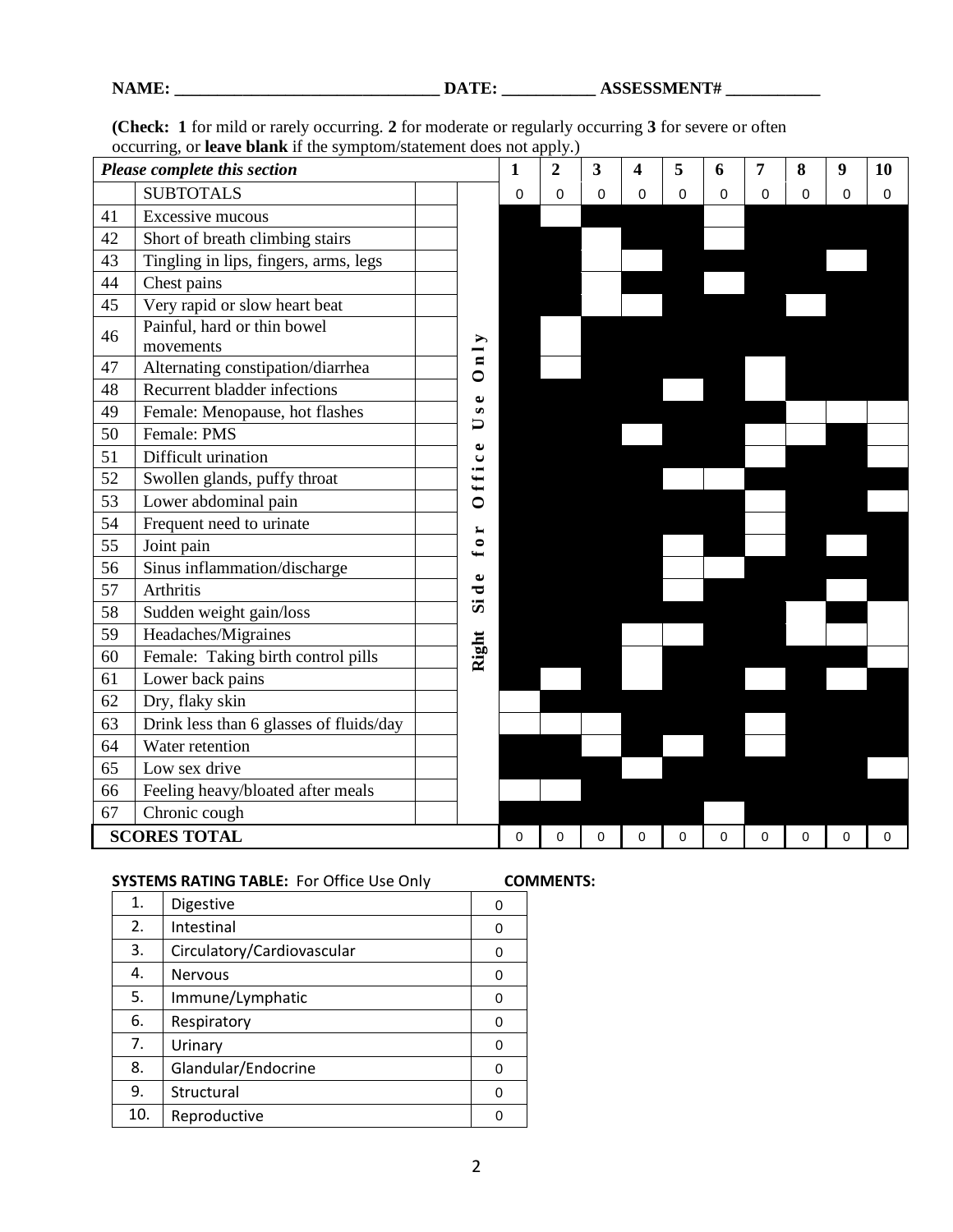# *NSP SUBQUESTIONNAIRES*

# **1. The Digestive System**

*NOW PLEASE COMPLETE THE FOLLOWING SUBQUESTIONNAIRES USING THE SAME RATING SYSTEM*: *Leave blank if symptom or activity does not apply, 1 for mild or rarely occurring, 2 for moderate or regularly occurring, 3 for severe or often occurring.* 

## **UNDERACTIVE STOMACH 
DUNDERACTIVE STOMACH**

| Excessive gas, belching or burping after meals | Stomach pain 1 hour after eating or at night |
|------------------------------------------------|----------------------------------------------|
| Stomach bloated after eating                   | Burning sensation in stomach                 |
| Sleepy after eating                            | Pain aggravated by worry/tension             |
| Longitudinal striations on fingernails         | Hiatal hernia                                |
| Eat when rushed/in a hurry                     | Gastritis, gastric ulcer                     |
| Halitosis                                      | Nausea, vomiting                             |
| Full feeling after heavy meat meal             | Sensation of acidity in abdominal area       |
| Heavy, tired feeling after eating              | Heartburn, indigestion                       |
| Nausea after taking supplements                | Blood in stool                               |
| Acne                                           | Lower back pain                              |
| Undigested food in the stool                   | Long term aspirin use                        |

| Yellow or pale fingernails                 | Severe abdominal pain                                             |
|--------------------------------------------|-------------------------------------------------------------------|
| Skin oily on nose and forehead             | Nausea and vomiting                                               |
| Fats/greasy foods cause nausea, headaches  | Slow digestion; feel full for hours after eating                  |
| Vertical white streaks on fingernails      | Fever                                                             |
| Onions, cabbage, radishes, cucumbers cause | Alcohol addiction                                                 |
| bloating /gas                              |                                                                   |
| Bad breath; bad taste in mouth             | Jaundice                                                          |
| Excess body odour                          |                                                                   |
| High cholesterol/high cholesterol diet     | <b>DYSGLYCEMIA</b>                                                |
| Migraine headaches                         | Hungry up to 3 hours after eating                                 |
| Discomfort underneath right ribcage        | Strong, sudden cravings for sweets, starches coffee or<br>alcohol |
| Food allergies                             | Nervous/anxious feelings relieved by eating                       |
| Irritable, easily angered                  | Irritable if late for or skip a meal                              |
| Weight gain around the abdomen             | Overweight                                                        |
| Yellow palms                               | Addicted to coffee with sugar and/or colas                        |
| Jaundice                                   | Frequent "midnight snacks"                                        |
| Poor concentration                         | Family history of diabetes                                        |
| Difficulty losing weight                   | Fatigue                                                           |
| Acne, boils, rashes, psoriasis or eczema   | Frequent headaches                                                |
| Constipation                               | Fainting spells                                                   |

### **GALL BLADDER:**

| Gall stones; history of gall stones           |  |
|-----------------------------------------------|--|
| Stool appears clay-coloured, foul odoured     |  |
| Constipation                                  |  |
| High cholesterol diet; High blood cholesterol |  |
| levels                                        |  |
| Severe pain in right upper abdomen            |  |

| Stomach pain 1 hour after eating or at night |  |
|----------------------------------------------|--|
| Burning sensation in stomach                 |  |
| Pain aggravated by worry/tension             |  |
| Hiatal hernia                                |  |
| Gastritis, gastric ulcer                     |  |
| Nausea, vomiting                             |  |
| Sensation of acidity in abdominal area       |  |
| Heartburn, indigestion                       |  |
| Blood in stool                               |  |
| Lower back pain                              |  |
| Long term aspirin use                        |  |

### **LIVER PANCREAS**

| Severe abdominal pain                            |
|--------------------------------------------------|
| Nausea and vomiting                              |
| Slow digestion; feel full for hours after eating |
|                                                  |
| Alcohol addiction                                |
|                                                  |
|                                                  |

### High cholesterol/high cholesterol diet **DYSGLYCEMIA**

| Hungry up to 3 hours after eating                                 |  |
|-------------------------------------------------------------------|--|
| Strong, sudden cravings for sweets, starches coffee or<br>alcohol |  |
| Nervous/anxious feelings relieved by eating                       |  |
| Irritable if late for or skip a meal                              |  |
| Overweight                                                        |  |
| Addicted to coffee with sugar and/or colas                        |  |
| Frequent "midnight snacks"                                        |  |
| Family history of diabetes                                        |  |
| Fatigue                                                           |  |
| Frequent headaches                                                |  |
| Fainting spells                                                   |  |
| Depression                                                        |  |
| Lose temper easily                                                |  |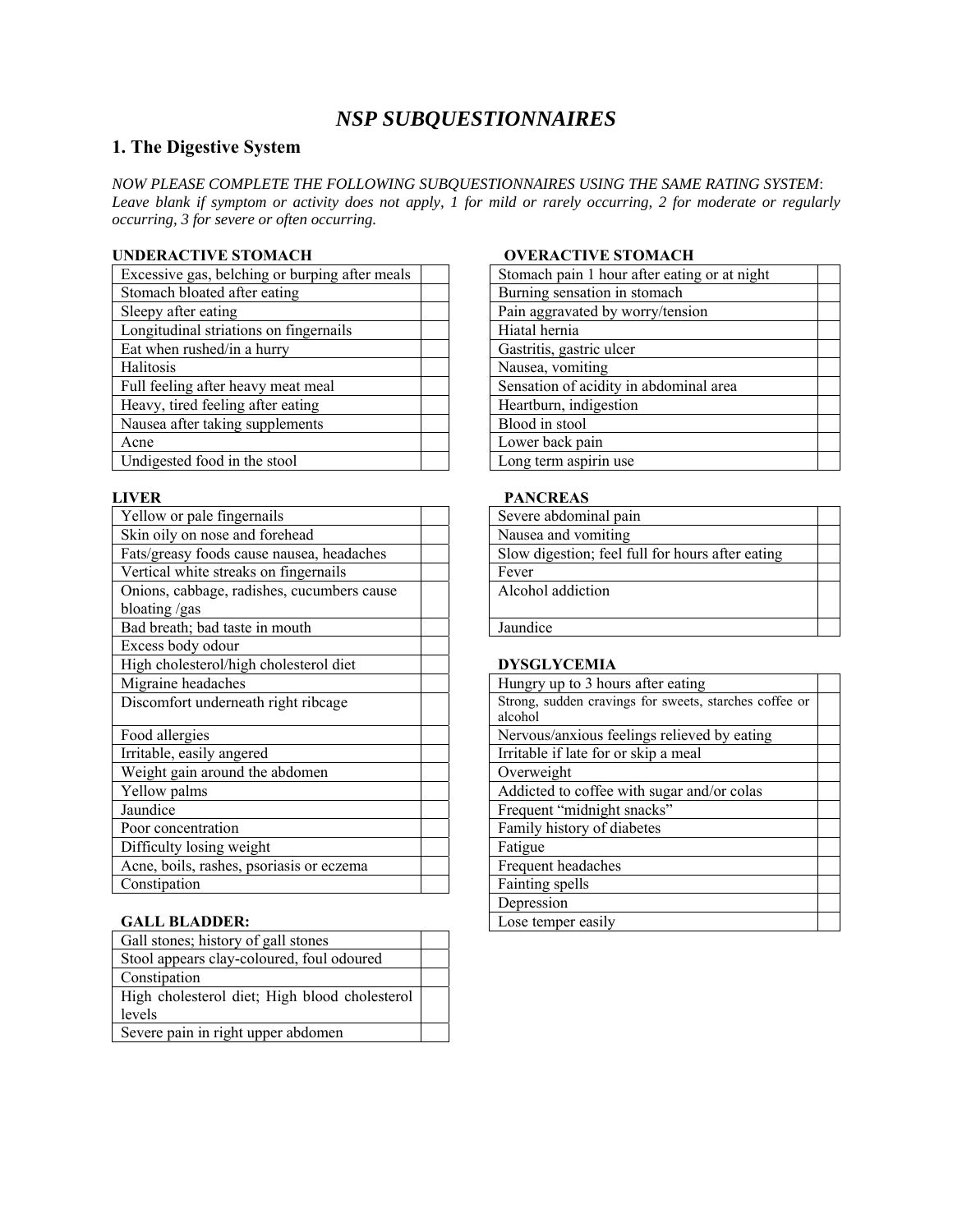## **2. The Intestinal System**

*Leave blank if symptom or activity does not apply, 1 for mild or rarely occurring, 2 for moderate or regularly occurring, 3 for severe or often occurring.*

| <b>CANDIDIASIS</b>                        | PARASITES                           |
|-------------------------------------------|-------------------------------------|
| Extreme fatigue                           | Forgetfulness                       |
| Recurrent vaginal infections              | Slow reflexes                       |
| Frequent use of antibiotics               | Gas and bloating                    |
| White coated tongue, oral thrush          | Unclear thinking                    |
| Crave sugars, bread, alcohol              | Loss of appetite                    |
| Headaches                                 | Yellowish or pale face              |
| Tonsillitis, recurrent strep throat       | Fast heartbeat                      |
| Itchy, watery or dry eyes                 | Heart pain                          |
| Skin flushes                              | Pain in navel                       |
| Chronic<br>indigestion, frequently<br>use | Eating more than normal but st      |
| antacids                                  | hungry                              |
| Always cold, especially in extremities    | Blurry or unclear vision            |
| F: PMS                                    | Pain in the back, thighs, shoulders |
| Pain in pelvic area                       | Numb hands                          |
| Abdominal gas and bloating                | Drooling while sleeping             |
| Loss of sex drive                         | Damp lips at night                  |
| Cystitis, repeated bladder infection      | Dry lips during the day             |
| Increasing food and chemical              | Grind teeth while asleep            |
| sensitivities; severe reaction to         |                                     |
| F: endometriosis/ovary problems           | Bedwetting                          |
| Chronic diarrhea                          | Lethargy; chronic fatigue           |
| Hives, psoriasis, acne, skin rashes       | Dark circles under eyes             |
| Rectal itching                            | Cancer                              |
| Abnormal muscle aches from exercise       |                                     |
| Excessive wax in ears                     |                                     |
| Unexpected/unexplained weight gain        |                                     |
| Impotence                                 |                                     |
| Canker sores                              |                                     |
| Athlete's foot, finger/toenail fungus,    |                                     |
| ringworm                                  |                                     |
| Jock itch                                 |                                     |
| "Brain fog"                               |                                     |
| Irritability                              |                                     |
| Memory loss                               |                                     |
| Mental confusion                          |                                     |
| Depression or anger for no reason         |                                     |
| Anxiety/panic attacks                     |                                     |
| Inability to concentrate                  |                                     |
| Phobic/compulsive                         |                                     |
| Lethargy                                  |                                     |
| Mood swings                               |                                     |
| Itchy ears, nose, anus                    |                                     |
|                                           |                                     |

| <b>PARASITES</b>                          |  |
|-------------------------------------------|--|
| Forgetfulness                             |  |
| Slow reflexes                             |  |
| Gas and bloating                          |  |
| Unclear thinking                          |  |
| Loss of appetite                          |  |
| Yellowish or pale face                    |  |
| Fast heartbeat                            |  |
| Heart pain                                |  |
| Pain in navel                             |  |
| Eating more than normal but still feeling |  |
| hungry                                    |  |
| Blurry or unclear vision                  |  |
| Pain in the back, thighs, shoulders       |  |
| Numb hands                                |  |
| Drooling while sleeping                   |  |
| Damp lips at night                        |  |
| Dry lips during the day                   |  |
| Grind teeth while asleep                  |  |
| Bedwetting                                |  |
| Lethargy; chronic fatigue                 |  |
| Dark circles under eyes                   |  |
| Cancer                                    |  |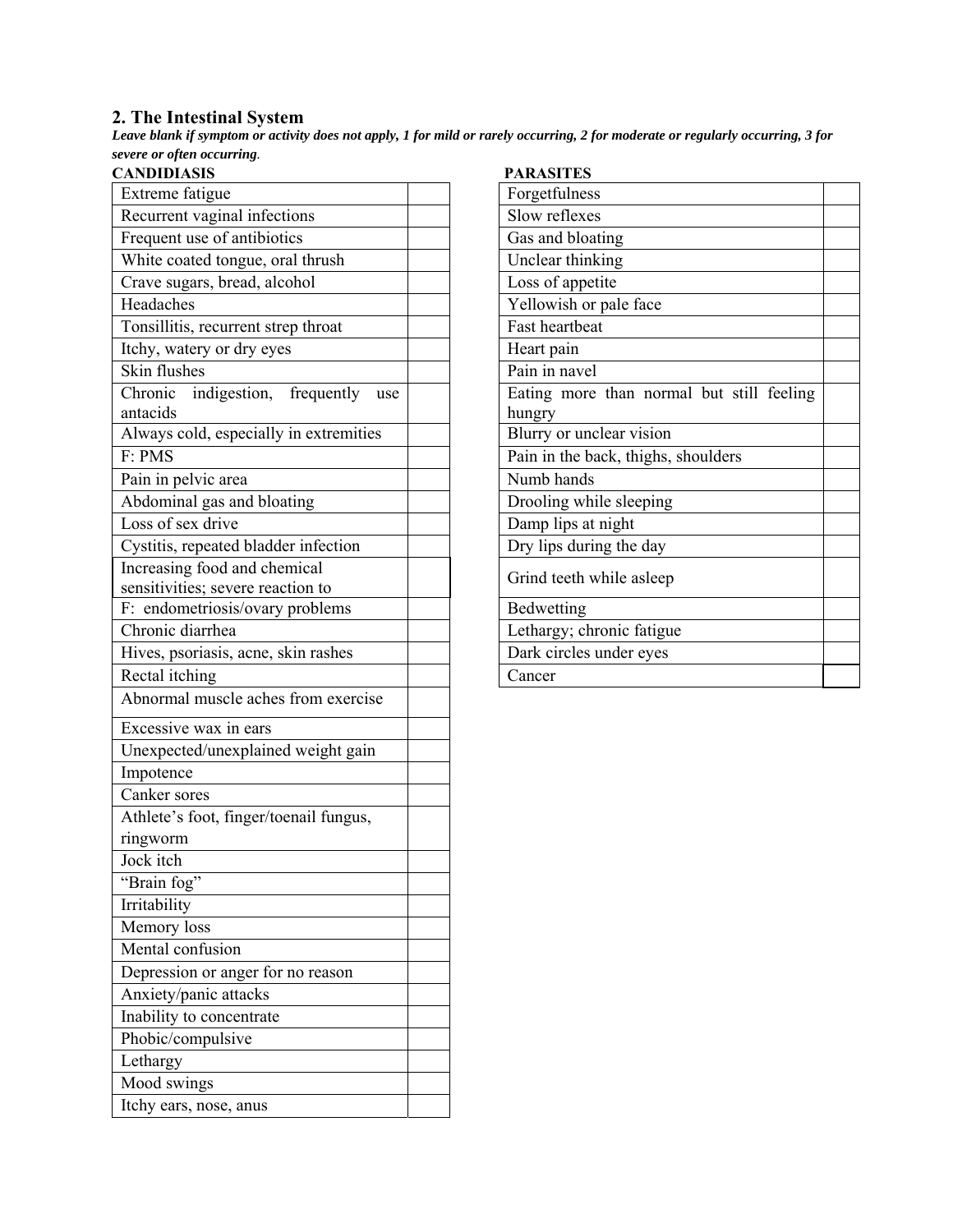# **5. The Lymphatic System**

*NOW PLEASE COMPLETE THE FOLLOWING SUBQUESTIONNAIRES USING THE SAME RATING SYSTEM: Leave blank if symptom or activity does not apply, 1 for mild or rarely occurring, 2 for moderate or regularly occurring, 3 for severe or often occurring.* 

| <i>occurring, 5 for severe or often occurring.</i> |                                     |
|----------------------------------------------------|-------------------------------------|
| THYMUS (IMMUNITY)                                  | <b>ALLERGIES</b>                    |
| Excessive sleep                                    | Acne, psoriasis, dermatitis, eczema |
| Very susceptible to infections                     | Rapid pulse, heart irregularities   |
| Swollen glands: tonsils, throat,                   | Frequent headaches                  |
| armpits                                            |                                     |
| History of cancer, MS,                             | Hay fever                           |
| Parkinson's arthritis                              |                                     |
| Loss of appetite                                   | Frequent cravings for certain foods |
| Headaches                                          | Periods of blurred vision           |
| Soreness on both sides of neck at                  | Repeated ear trouble                |
| shoulder                                           |                                     |
| Feel puffiness in throat                           | Hyperactivity                       |
| Look older than chronological                      | Dizzy spells                        |
| age                                                |                                     |
| Flu-like symptoms often occur                      | Periods of confusion                |
| Lupus                                              | Poor concentration                  |
|                                                    | Epilepsy                            |

| <b>HYMUS (IMMUNITY)</b>                         | <b>ALLERGIES</b>                             |
|-------------------------------------------------|----------------------------------------------|
| Excessive sleep                                 | Acne, psoriasis, dermatitis, eczema          |
| Very susceptible to infections                  | Rapid pulse, heart irregularities            |
| Swollen glands: tonsils, throat,<br>armpits     | Frequent headaches                           |
| History of cancer, MS,<br>Parkinson's arthritis | Hay fever                                    |
| Loss of appetite                                | Frequent cravings for certain foods          |
| Headaches                                       | Periods of blurred vision                    |
| Soreness on both sides of neck at<br>shoulder   | Repeated ear trouble                         |
| Feel puffiness in throat                        | Hyperactivity                                |
| Look older than chronological<br>age            | Dizzy spells                                 |
| Flu-like symptoms often occur                   | Periods of confusion                         |
| Lupus                                           | Poor concentration                           |
|                                                 | Epilepsy                                     |
|                                                 | Muscle cramps or spasms                      |
|                                                 | Abnormal body odour                          |
|                                                 | Excessive sweating, night sweats             |
|                                                 | Bowel disease: IBS, IBD, Crohn's, etc.       |
|                                                 | Joint pains or stiffness                     |
|                                                 | Frequent night urination                     |
|                                                 | Wheezing                                     |
|                                                 | Pale face                                    |
|                                                 | <b>Hives</b>                                 |
|                                                 | Nose runs constantly                         |
|                                                 | Noticeable changes in writing throughout day |
|                                                 | Nosebleeds                                   |
|                                                 | Bloating or gas after eating certain foods   |
|                                                 | Canker sores                                 |
|                                                 | Dark circles under eyes                      |
|                                                 | Stuffy nose                                  |
|                                                 |                                              |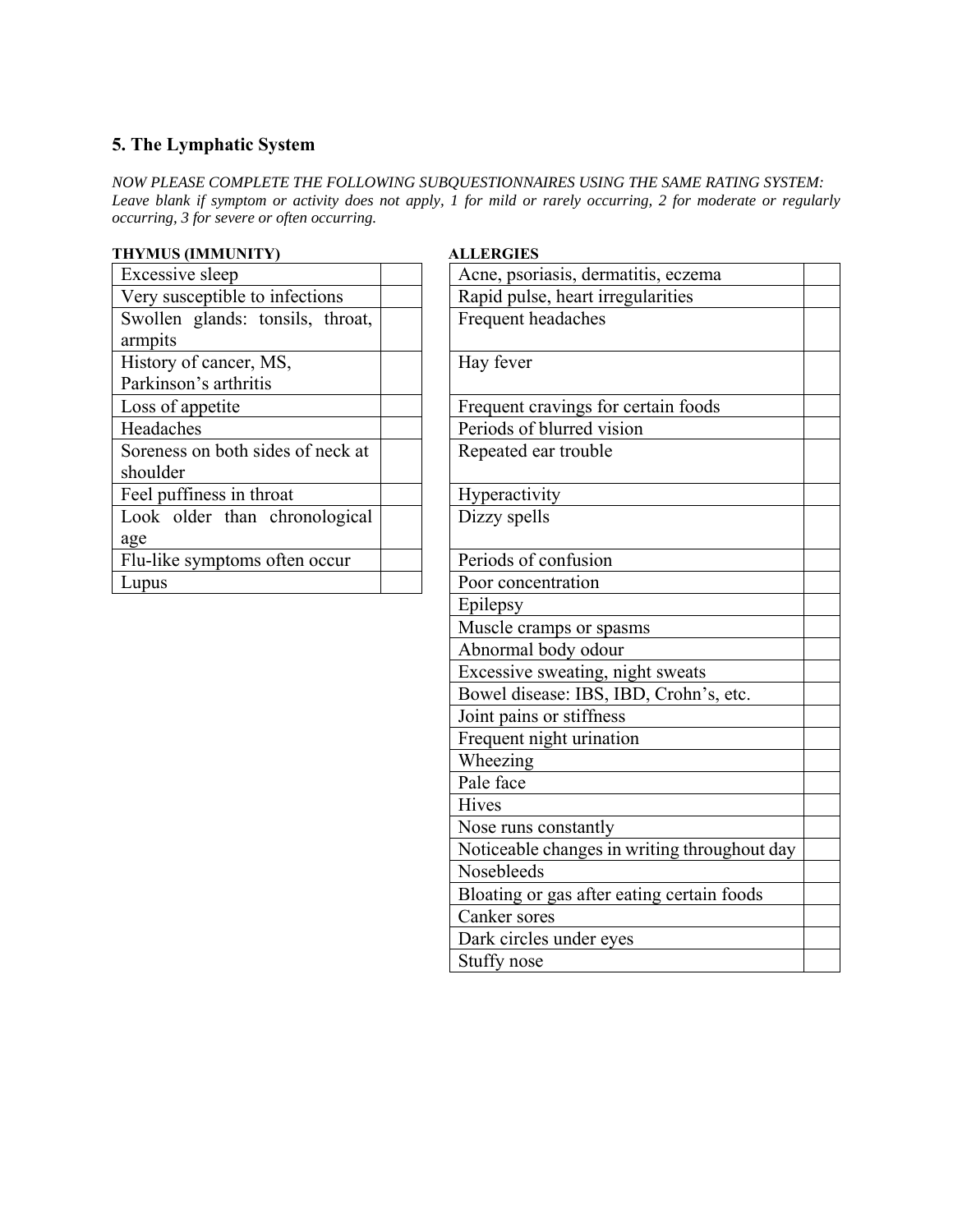# **8. The Glandular / Endocrine System**

*NOW PLEASE COMPLETE THE FOLLOWING SUBQUESTIONNAIRES USING THE SAME RATING SYSTEM: Leave blank if symptom or activity does not apply, 1 for mild or rarely occurring, 2 for moderate or regularly occurring, 3 for severe or often occurring.* 

|  | UNDERACTIVE THYROID/HYPOTHYROID OVERACTIVE THYROID/HYPERTHYROID |
|--|-----------------------------------------------------------------|
|--|-----------------------------------------------------------------|

| Distinct, lethargic tiredness or<br>sluggishness    | Losing weight without trying          |
|-----------------------------------------------------|---------------------------------------|
| Cold hands or feet                                  | Heart races while at rest             |
| Mercury amalgams (fillings)                         | Feel warm/flushed at room temperature |
| Gain weight easily, fail to lose on<br>diets        | Hands shake or tremble                |
| Constipation, less than one bowel<br>movement a day | Protruding tongue                     |
| Low energy in the morning                           | Heart palpitations                    |
| Low pulse rate                                      | Nervous behaviour, hyperactivity      |
| Low body temperature, especially<br>bed rest        | Insomnia                              |
| Hair dry, brittle, dull, lifeless                   | Increased appetite                    |
| Flaky, dry rough skin                               | Frequent bowel movements, diarrhea    |
| Feel stiff after sitting still for some<br>time     | Excessive sweating without exercising |
| Mood swings                                         |                                       |
| wide<br>Usually<br>and<br>square<br>fingernails     |                                       |
| High cholesterol                                    |                                       |
| Diminished sex drive                                |                                       |
|                                                     |                                       |

| Losing weight without trying          |  |
|---------------------------------------|--|
| Heart races while at rest             |  |
| Feel warm/flushed at room temperature |  |
| Hands shake or tremble                |  |
| Protruding tongue                     |  |
| Heart palpitations                    |  |
| Nervous behaviour, hyperactivity      |  |
| Insomnia                              |  |
| Increased appetite                    |  |
| Frequent bowel movements, diarrhea    |  |
| Excessive sweating without exercising |  |

## PITUITARY **ADRENALS**

| Headaches affecting one side of    | Stress or emotional upsets cause exh  |
|------------------------------------|---------------------------------------|
| head                               |                                       |
| F: loss of menstrual function      | Blood pressure decreases when going   |
| Moody                              | Lying position to a standing position |
| Overweight from waist down         | Perspire excessively                  |
| Overweight from waist up           | Neck and/or shoulder tension          |
| Excessive urination                | Frequent headaches                    |
| Pain in little finger of left hand | Bow lines (depressed furrows) on fir  |
| Swelling in ankles, fingers and/or | Occasional cold sweats                |
| feet                               |                                       |
| Cold hands or feet                 | Tightness or lump in throat, especia  |
|                                    | emotionally disturbed                 |
| Pain in left side of upper neck    | High or low blood pressure            |
|                                    |                                       |

| Headaches affecting one side of    | Stress or emotional upsets cause exhaustion                           |
|------------------------------------|-----------------------------------------------------------------------|
| head                               |                                                                       |
| F: loss of menstrual function      | Blood pressure decreases when going from a                            |
| Moody                              | Lying position to a standing position                                 |
| Overweight from waist down         | Perspire excessively                                                  |
| Overweight from waist up           | Neck and/or shoulder tension                                          |
| <b>Excessive urination</b>         | Frequent headaches                                                    |
| Pain in little finger of left hand | Bow lines (depressed furrows) on fingernails                          |
| Swelling in ankles, fingers and/or | Occasional cold sweats                                                |
| feet                               |                                                                       |
| Cold hands or feet                 | Tightness or lump in throat, especially when<br>emotionally disturbed |
| Pain in left side of upper neck    | High or low blood pressure                                            |
|                                    | Rapid pulse                                                           |
|                                    | Short temper                                                          |
|                                    | Puffy face                                                            |